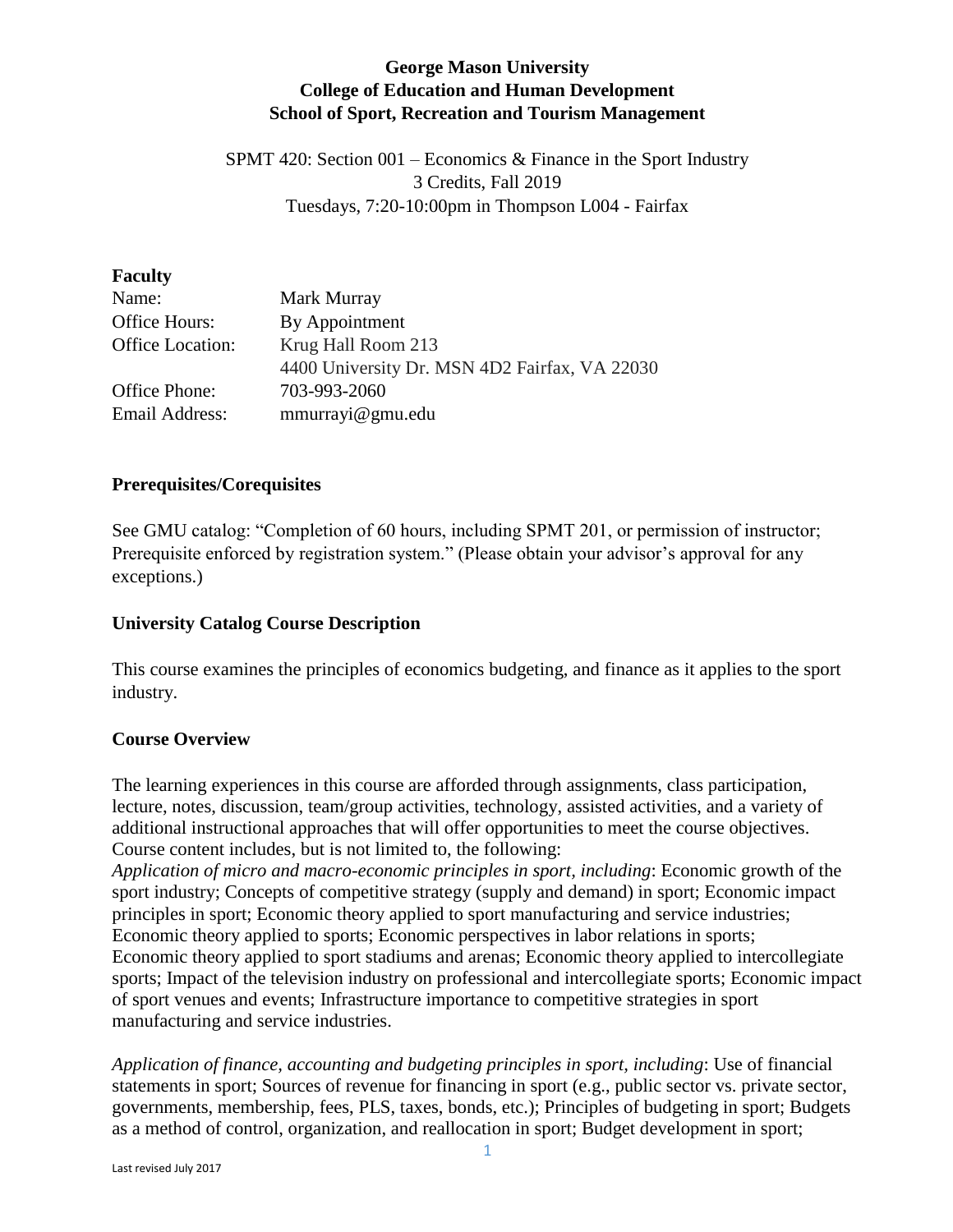Financial management of sport facilities; Present financial status of the sports industry - collegiate, professional, private, manufacturers; Concessions and merchandising in sport - trademark licensing, inventory, cost control, cash management; For profit and not-for-profit budgeting in sport; Development and sport fund-raising principles and methodology (campaigns, alumni, auctions); Development and presentation of business plans in sport.

#### **Course Delivery Method**

This course will be delivered using a lecture format.

#### **Learner Outcomes or Objectives**

This course is designed to enable students to do the following:

- 1. Apply economic principles in sport, including competitive strategy (supply and demand), and economic theory to sport industries, labor and stadiums/ arenas.
- 2. Identify the application of economic theory across professional and intercollegiate sports.
- 3. Identify sources of revenue for financing sport, including public sector and private sector.
- 4. Apply knowledge of key financial principles and promising practices for building and advocating strategic plans and business cases in sport.
- 5. Recognize key financial principles applicable to sport organizations.
- 6. Describe principles of budgeting, including types, development, for‐profit and not‐for‐profit and use as a method of control, organization, and reallocation.
- 7. Develop an appreciation of financial planning and management for sport facilities.
- 8. Assess the financial status of the sports industry and the role of television in sports.
- 9. Develop an appreciation of the interrelation of business strategic planning, financial management, and economics in the sport industry.
- 10. Describe the economic growth of the sport industry, including the economic impact of sport venues and events, at the professional and collegiate levels.

**Professional Standards** Upon completion of this course, students will have met the following professional standards: Not Applicable.

#### **Required Texts**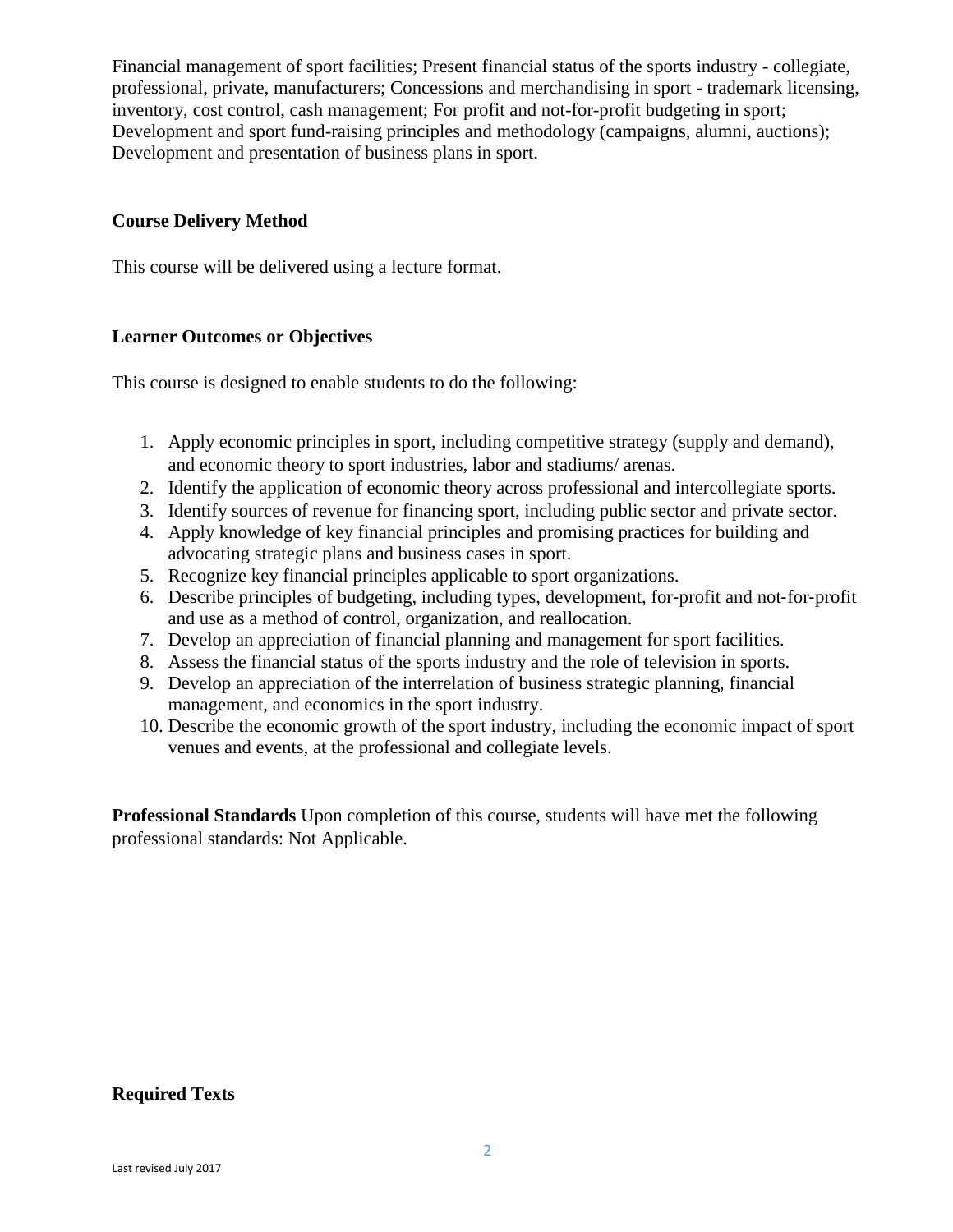Class Preparation: Readings will include assigned chapters within the text and/or current articles and news in sport management to be determined by instructor. Students may be required to be prepared each week with a reading (article, internet item, etc.) directly related to the course content for class discussion.

Required Texts (library reserve copies available for 2hr. check-out at Johnson Center)*:* 

**Leeds, M.A., Allmen, P., & Matheson, V.A. (2018).** *The Economics of Sports,* **6** *th Ed***. Upper Saddle River, NJ: Pearson.**

### **Howard, D.R. & Crompton, J.L. (2018).** *Financing Sport, 4th Ed***. Morgantown, WV: West Virginia University.**

Instruction notice: Guest speakers and class presentations may be utilized to expand upon topics covered in the assigned readings and class lectures. Professor may assign supplemental readings.

# **Course Performance Evaluation**

Students are expected to submit all assignments on time in the manner outlined by the instructor by the due date (i.e. hard copy, Blackboard, oral presentation, etc). All late work will be penalized 10% for if turned in past the due date.

- **Class Assignments – 25% of final grade**
	- o Class assignments will include all assignments that do not fall under the other gradebook categories and will be completed during the in-person class period. Will also include assignments completed electronically during virtual class weeks.
- **Current Event Paper & Discussion – 10% of final grade**
	- o Student will report on a recent news topic that relates to a finance/economics topic in the sports world and lead a classroom discussion.
- **Group Presentation – 10% of final grade**
	- o Student groups will create and present on an assigned topic in class on 10/22.
- **Mid-Term – 20% of final grade**
	- o A mid-term paper will be due via typed hard copy on 10/8. The paper will primarily be based on the Economics topics covered in the first half of the semester.
- **Start Up Business Plan – 15% of final grade**
	- o A sales pitch video presentation of a new sports business plan will be due on 11/26.
- **Final Exam – 20% of final grade**
	- o 100 question multiple choice exam covering Chapters 1 and 2 from the Econ textbook and the entirety of the Finance textbook on 12/17 at 7:30pm.

#### **Grading**

 $A = 94-100$   $A = 90-3$   $B = 88-9$   $B = 84-7$   $B = 80-3$   $C = 78-9$  $C = 74-7$   $C = 70-3$   $D = 60-9$   $F = 0-59$ 

#### **Professional Dispositions**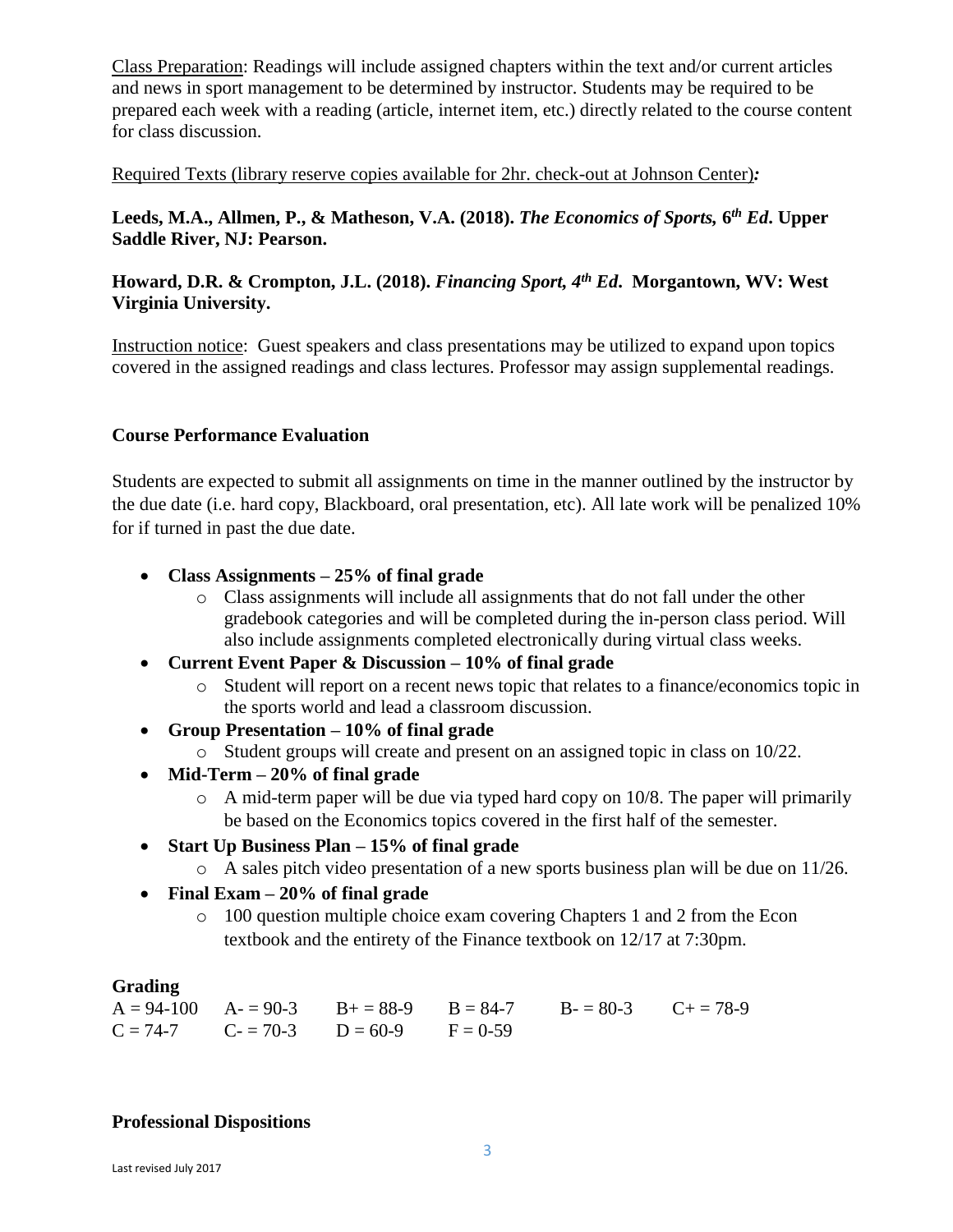### See<https://cehd.gmu.edu/students/polices-procedures/>

# **Class Schedule**

|                                                                                      | <b>Readings:</b> | Economics text | <b>Finance text</b>                                                                         |  |  |
|--------------------------------------------------------------------------------------|------------------|----------------|---------------------------------------------------------------------------------------------|--|--|
| Class $1$ (Aug 27)                                                                   |                  | $Ch. 1-2$      |                                                                                             |  |  |
| Class $2$ (Sep 3)                                                                    |                  | Ch. 3-4        |                                                                                             |  |  |
|                                                                                      |                  |                | Sep 5 Welcome Week event School of Sport Recreation and Tourism The Pilot House (behind the |  |  |
| Hampton Roads dorm) food, drink and social occasion with students, staff and faculty |                  |                |                                                                                             |  |  |
| Sep 9 Sport Psychology Symposium 1204 Merten Hall 6:30-8:30pm Free pizza and great   |                  |                |                                                                                             |  |  |
| discussion                                                                           |                  |                |                                                                                             |  |  |
| Class $3$ (Sep 10)                                                                   |                  | Ch. 5,8        |                                                                                             |  |  |
| Class $4$ (Sep 17)                                                                   |                  | Ch. 6-7        |                                                                                             |  |  |
| Class 5 (Sep 24) (Assign Midterm)                                                    |                  | $Ch. 9-10$     |                                                                                             |  |  |
| Sep 27 GMU Day at Nats Park Panel 5:30pm Game 7:05pm                                 |                  |                |                                                                                             |  |  |
| Class 6 (Oct 1) ( <b>Online class</b> )                                              |                  | Ch 11-12       |                                                                                             |  |  |
| Class 7 (Oct 8) (Mid-term paper due) (Assign Group Presentations)                    |                  |                |                                                                                             |  |  |
| NO CLASS on October 15 for Fall Break                                                |                  |                |                                                                                             |  |  |
| Class 8 (Oct 22) (Group Presentations)                                               |                  |                | Ch. 1,4                                                                                     |  |  |
| Class $9$ (Oct 29)                                                                   |                  |                | $Ch. 2-3$                                                                                   |  |  |
| Class 10 (Nov 5)                                                                     |                  |                | Ch. 5-7                                                                                     |  |  |
| Class 11 (Nov 12)                                                                    |                  |                | Ch. 8-9                                                                                     |  |  |
| Class 12 (Nov 19)                                                                    |                  |                | Ch. 10-12                                                                                   |  |  |
| Class 13 (Nov 26) (Online class) (Start-up Business Due)                             |                  |                |                                                                                             |  |  |
| Class 14 (Dec 3) (Final exam review)                                                 |                  |                | Ch. 13-15                                                                                   |  |  |
| NO CLASS on December 10 for Reading Day                                              |                  |                |                                                                                             |  |  |
| FINAL EXAM (December 17 @ 7:30)                                                      |                  |                |                                                                                             |  |  |

Note: Faculty reserves the right to alter the schedule as necessary, with notification to students.

# **Core Values Commitment**

The College of Education and Human Development is committed to collaboration, ethical leadership, innovation, research-based practice, and social justice. Students are expected to adhere to these principles: [http://cehd.gmu.edu/values/.](http://cehd.gmu.edu/values/)

#### **GMU Policies and Resources for Students**

*Policies*

 Students must adhere to the guidelines of the Mason Honor Code (see [http://oai.gmu.edu/the-mason-honor-code/\)](http://oai.gmu.edu/the-mason-honor-code/).